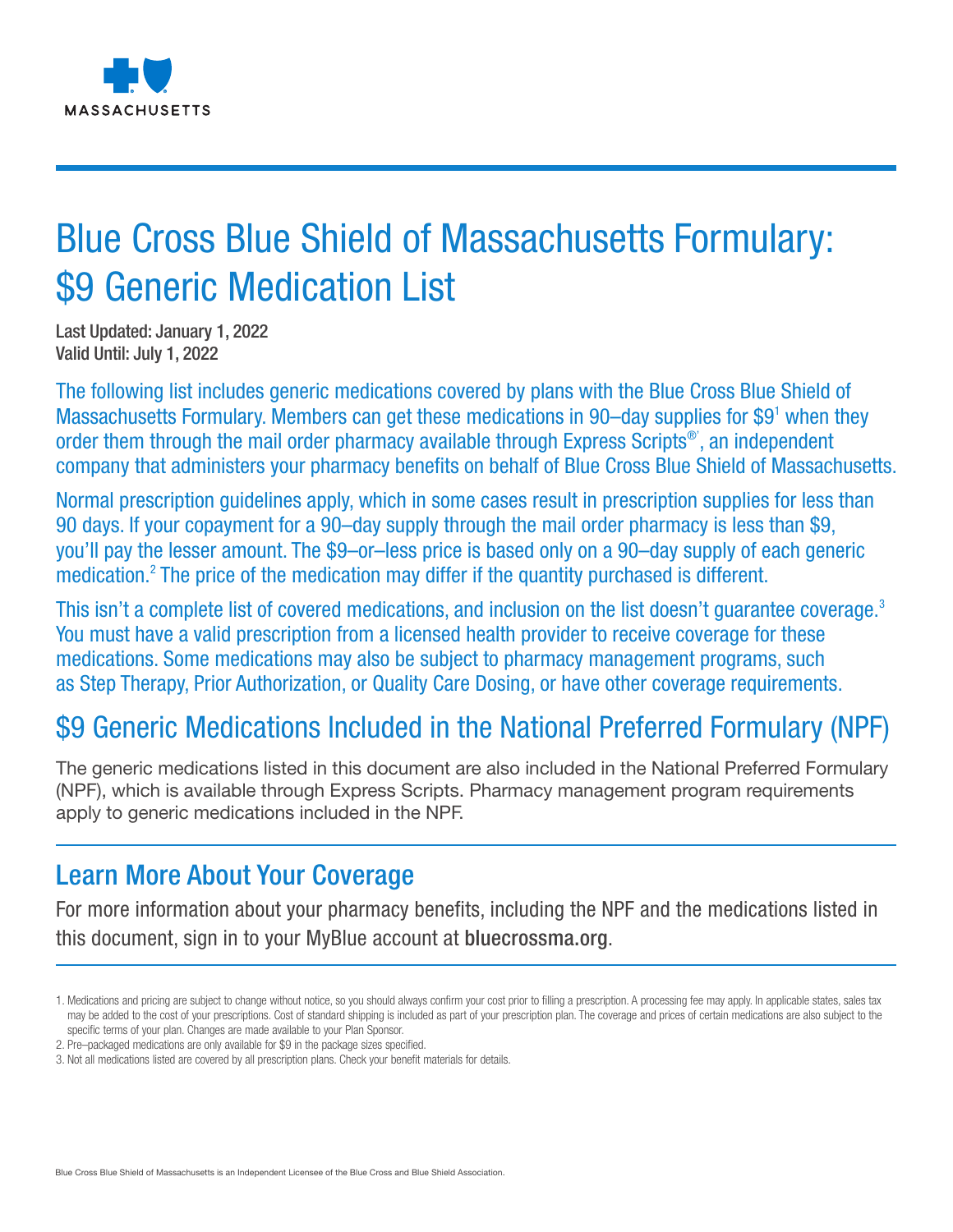| <b>Drug Class</b>               | <b>Medication Name</b>                  | <b>Strength</b>   | <b>Form</b>                                  | \$9 Quantity |
|---------------------------------|-----------------------------------------|-------------------|----------------------------------------------|--------------|
| <b>Antibiotics/Antifungals/</b> | <b>ACYCLOVIR</b>                        | 200 MG            | CAPSULE                                      | 180          |
| <b>Antivirals</b>               | <b>AMOXICILLIN</b>                      | 500 MG            | <b>TABLET</b>                                | 180          |
|                                 | AMOXICILLIN TR/POTASSIUM<br>CLAVULANATE | 200 MG-28.5<br>MG | <b>CHEW TABLET</b>                           | 60           |
|                                 | AMOXICILLIN TR/POTASSIUM<br>CLAVULANATE | 400 MG-57 MG      | CHEW TABLET                                  | 60           |
|                                 | AMOXICILLIN TR/POTASSIUM<br>CLAVULANATE | 250 MG-125 MG     | <b>TABLET</b>                                | 30           |
|                                 | AMOXICILLIN TR/POTASSIUM<br>CLAVULANATE | 500 MG-125 MG     | <b>TABLET</b>                                | 60           |
|                                 | AMOXICILLIN TR/POTASSIUM<br>CLAVULANATE | 875 MG-125 MG     | <b>TABLET</b>                                | 60           |
|                                 | AMOXICILLIN TRIHYDRATE                  | 250 MG            | <b>CAPSULE</b>                               | 180          |
|                                 | AMOXICILLIN TRIHYDRATE                  | 500 MG            | <b>CAPSULE</b>                               | 180          |
|                                 | AMOXICILLIN TRIHYDRATE                  | 125 MG/5 ML       | SUSPENSION,<br>RECONSTITUTED,<br><b>ORAL</b> | 300          |
|                                 | AMOXICILLIN TRIHYDRATE                  | 200 MG/5 ML       | SUSPENSION,<br>RECONSTITUTED,<br><b>ORAL</b> | 300          |
|                                 | AMOXICILLIN TRIHYDRATE                  | 250 MG/5 ML       | SUSPENSION,<br>RECONSTITUTED,<br><b>ORAL</b> | 240          |
|                                 | AMOXICILLIN TRIHYDRATE                  | 250 MG/5 ML       | SUSPENSION,<br>RECONSTITUTED,<br><b>ORAL</b> | 300          |
|                                 | AMOXICILLIN TRIHYDRATE                  | 250 MG/5 ML       | SUSPENSION,<br>RECONSTITUTED,<br><b>ORAL</b> | 450          |
|                                 | AMOXICILLIN TRIHYDRATE                  | 400 MG/5 ML       | SUSPENSION,<br>RECONSTITUTED,<br><b>ORAL</b> | 300          |
|                                 | CEPHALEXIN MONOHYDRATE                  | 250 MG            | <b>CAPSULE</b>                               | 90           |
|                                 | CEPHALEXIN MONOHYDRATE                  | 500 MG            | <b>CAPSULE</b>                               | 180          |
|                                 | CIPROFLOXACIN HCL                       | 250 MG            | <b>TABLET</b>                                | 90           |
|                                 | CIPROFLOXACIN HCL                       | 500 MG            | <b>TABLET</b>                                | 180          |
|                                 | <b>FLUCONAZOLE</b>                      | 150 MG            | <b>TABLET</b>                                | 3            |
|                                 | <b>METRONIDAZOLE</b>                    | 250 MG            | <b>TABLET</b>                                | 270          |
|                                 | <b>METRONIDAZOLE</b>                    | 500 MG            | <b>TABLET</b>                                | 42           |
|                                 | PENICILLIN V POTASSIUM                  | 250 MG/5 ML       | SUSPENSION,<br><b>RECONSTITUTED</b>          | 400          |
|                                 | PENICILLIN V POTASSIUM                  | 250 MG/5 ML       | SUSPENSION,<br><b>RECONSTITUTED</b>          | 900          |
|                                 | PENICILLIN V POTASSIUM                  | 250 MG            | <b>TABLET</b>                                | 180          |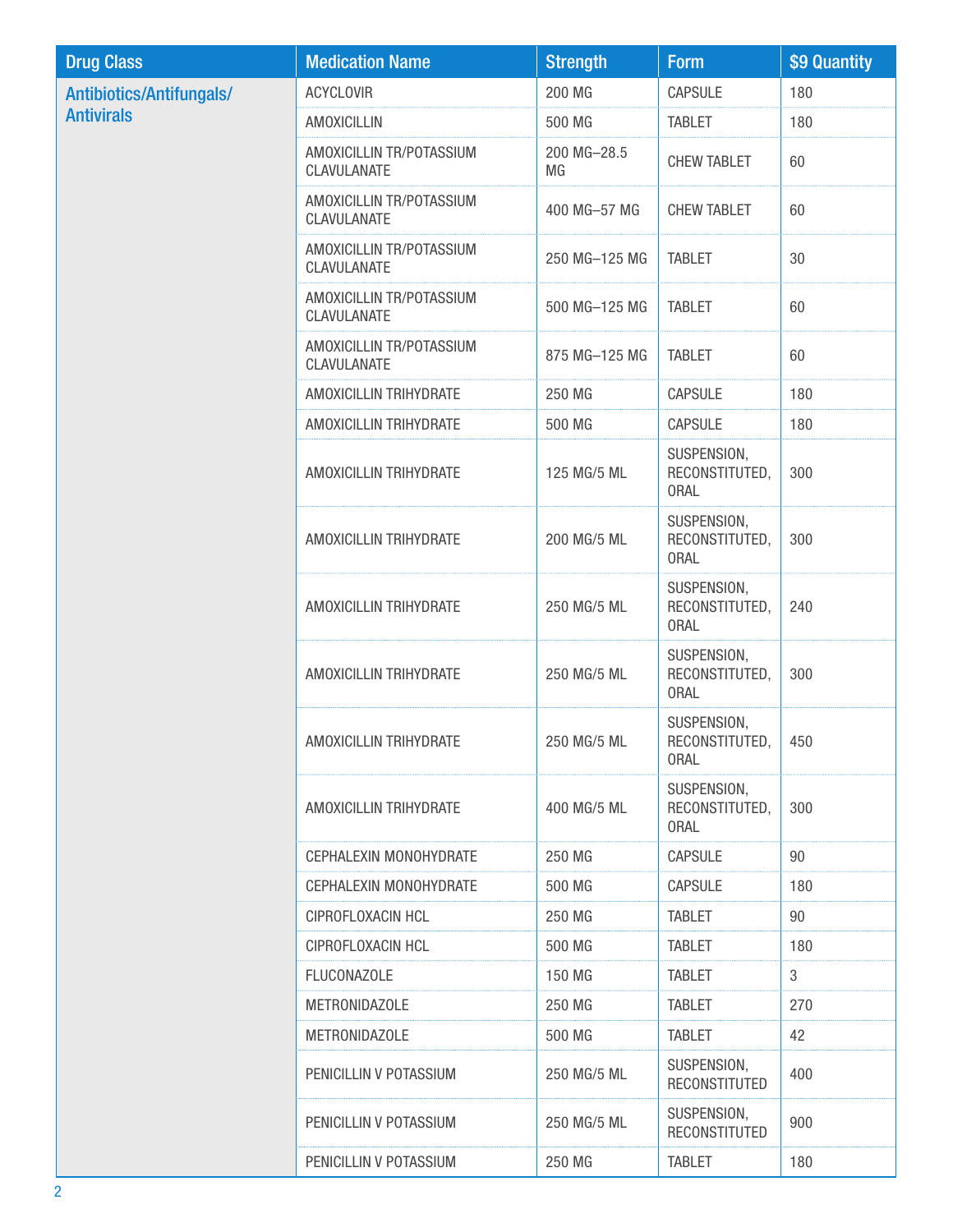| <b>Drug Class</b>               | <b>Medication Name</b>        | <b>Strength</b>  | <b>Form</b>      | \$9 Quantity |
|---------------------------------|-------------------------------|------------------|------------------|--------------|
| <b>Antibiotics/Antifungals/</b> | PENICILLIN V POTASSIUM        | 500 MG           | <b>TABLET</b>    | 180          |
| <b>Antivirals (Cont.)</b>       | SULFAMETHOXAZOLE/TRIMETHOPRIM | 400 MG-80 MG     | <b>TABLET</b>    | 90           |
|                                 | SULFAMETHOXAZOLE/TRIMETHOPRIM | 800 MG-160 MG    | <b>TABLET</b>    | 180          |
|                                 | <b>TERBINAFINE</b>            | 250 MG           | <b>TABLET</b>    | 90           |
| <b>Antiseizure Medications</b>  | ZONISAMIDE                    | 25 MG            | <b>CAPSULE</b>   | 180          |
| <b>Arthritis/Pain</b>           | DICLOFENAC SODIUM             | 50 MG            | <b>TABLET DR</b> | 180          |
|                                 | DICLOFENAC SODIUM             | 75 MG            | <b>TABLET DR</b> | 180          |
|                                 | <b>IBUPROFEN</b>              | 400 MG           | <b>TABLET</b>    | 270          |
|                                 | <b>IBUPROFEN</b>              | 600 MG           | <b>TABLET</b>    | 270          |
|                                 | <b>IBUPROFEN</b>              | 800 MG           | <b>TABLET</b>    | 270          |
|                                 | <b>INDOMETHACIN</b>           | 25 MG            | <b>CAPSULE</b>   | 270          |
|                                 | MELOXICAM                     | 7.5 MG           | <b>TABLET</b>    | $90\,$       |
|                                 | MELOXICAM                     | 15 MG            | <b>TABLET</b>    | 90           |
|                                 | <b>NAPROXEN</b>               | 250 MG           | <b>TABLET</b>    | 180          |
|                                 | <b>NAPROXEN</b>               | 375 MG           | <b>TABLET</b>    | 180          |
|                                 | <b>NAPROXEN</b>               | 500 MG           | <b>TABLET</b>    | 180          |
|                                 | NAPROXEN SODIUM               | 220 MG           | <b>TABLET</b>    | 72           |
|                                 | NAPROXEN SODIUM               | 275 MG           | <b>TABLET</b>    | 180          |
| <b>Asthma/Respiratory</b>       | ALBUTEROL SULFATE             | 0.83 MG/ML       | SOLUTION         | 225          |
| <b>Behavioral Health</b>        | <b>BENZTROPINE MESYLATE</b>   | 0.5 <sub>M</sub> | <b>TABLET</b>    | 180          |
|                                 | BENZTROPINE MESYLATE          | 2 MG             | <b>TABLET</b>    | 180          |
|                                 | <b>BUSPIRONE HCL</b>          | 5 MG             | <b>TABLET</b>    | 180          |
|                                 | <b>BUSPIRONE HCL</b>          | 10 MG            | <b>TABLET</b>    | 180          |
|                                 | <b>BUSPIRONE HCL</b>          | 15 MG            | <b>TABLET</b>    | 180          |
|                                 | CHLORDIAZEPOXIDE HCL          | 5 MG             | <b>CAPSULE</b>   | 180          |
|                                 | CHLORDIAZEPOXIDE HCL          | 10 MG            | <b>CAPSULE</b>   | 180          |
|                                 | CHLORDIAZEPOXIDE HCL          | 25 MG            | <b>CAPSULE</b>   | 180          |
|                                 | CITALOPRAM HYDROBROMIDE       | 10 MG            | <b>TABLET</b>    | 90           |
|                                 | CITALOPRAM HYDROBROMIDE       | 20 MG            | <b>TABLET</b>    | 90           |
|                                 | CITALOPRAM HYDROBROMIDE       | 40 MG            | <b>TABLET</b>    | 90           |
|                                 | <b>CLONIDINE HCL</b>          | 0.3 <sub>M</sub> | <b>TABLET</b>    | 90           |
|                                 | DONEPEZIL HCL                 | 5 MG             | <b>TABLET</b>    | 90           |
|                                 | DONEPEZIL HCL                 | 10 MG            | <b>TABLET</b>    | 90           |
|                                 | DONEPEZIL HCL                 | 5 MG             | TABLET ODT       | 90           |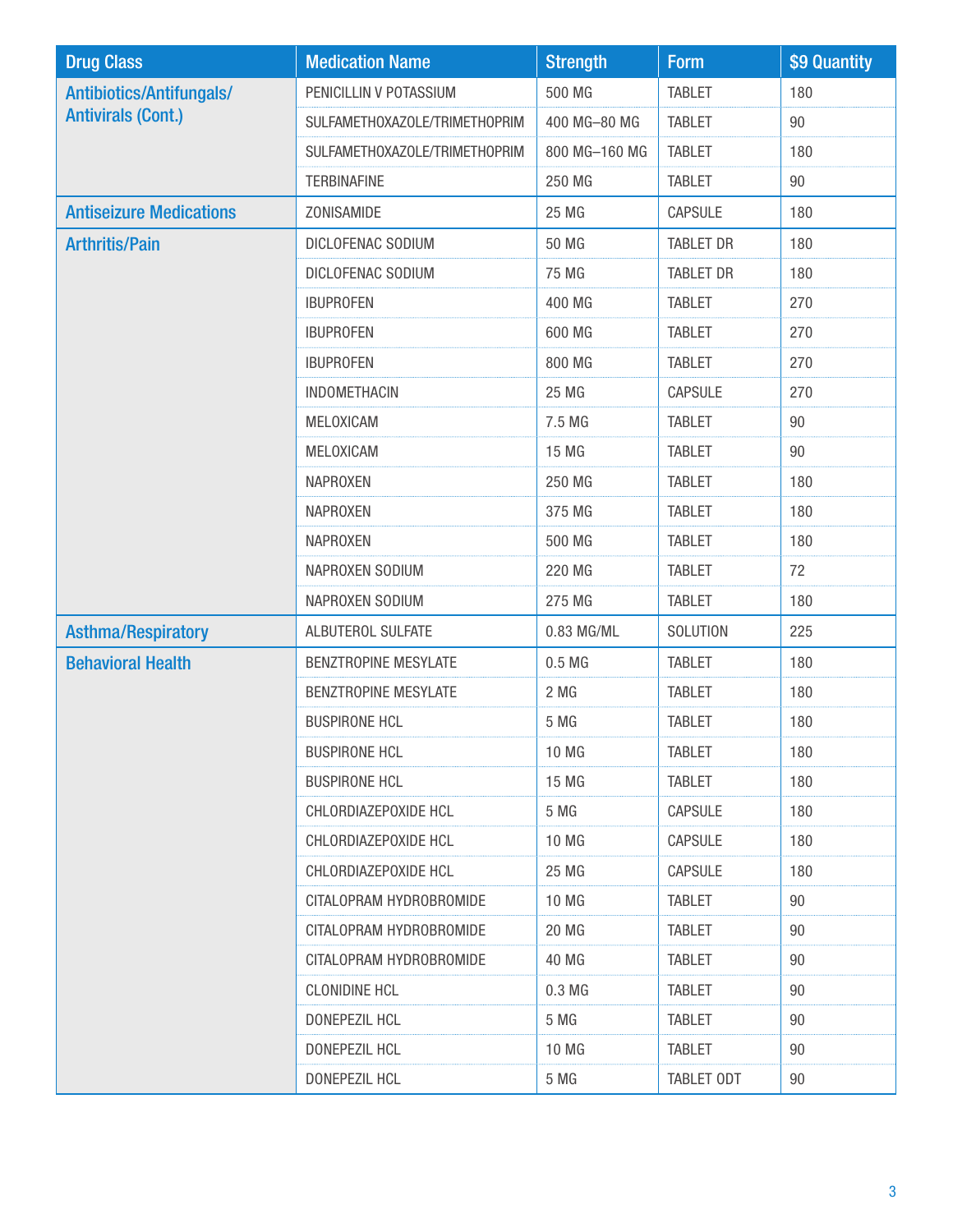| <b>Drug Class</b>                  | <b>Medication Name</b>        | <b>Strength</b> | <b>Form</b>      | \$9 Quantity |
|------------------------------------|-------------------------------|-----------------|------------------|--------------|
| <b>Behavioral Health (Cont.)</b>   | DONEPEZIL HCL                 | 10 MG           | TABLET ODT       | 90           |
|                                    | <b>DOXEPIN HCL</b>            | 10 MG           | CAPSULE          | $90\,$       |
|                                    | <b>DOXEPIN HCL</b>            | 25 MG           | CAPSULE          | 90           |
|                                    | FLUOXETINE HCL                | 10 MG           | CAPSULE          | $90\,$       |
|                                    | FLUOXETINE HCL                | 20 MG           | CAPSULE          | 90           |
|                                    | FLUOXETINE HCL                | 40 MG           | CAPSULE          | $90\,$       |
|                                    | HYDROXYZINE PAMOATE           | 25 MG           | CAPSULE          | 180          |
|                                    | <b>IMIPRAMINE HCL</b>         | 10 MG           | <b>TABLET</b>    | 90           |
|                                    | <b>IMIPRAMINE HCL</b>         | 25 MG           | <b>TABLET</b>    | $90\,$       |
|                                    | <b>IMIPRAMINE HCL</b>         | 50 MG           | <b>TABLET</b>    | 90           |
|                                    | LITHIUM CARBONATE             | 150 MG          | CAPSULE          | $90\,$       |
|                                    | LITHIUM CARBONATE             | 300 MG          | CAPSULE          | 180          |
|                                    | LITHIUM CARBONATE             | 600 MG          | CAPSULE          | 180          |
|                                    | LITHIUM CARBONATE             | 300 MG          | <b>TABLET SA</b> | 180          |
|                                    | <b>MIRTAZAPINE</b>            | 15 MG           | <b>TABLET</b>    | 90           |
|                                    | <b>MIRTAZAPINE</b>            | 30 MG           | <b>TABLET</b>    | $90\,$       |
|                                    | <b>MIRTAZAPINE</b>            | 45 MG           | <b>TABLET</b>    | 90           |
|                                    | NORTRIPTYLINE HCL             | 10 MG           | CAPSULE          | 90           |
|                                    | NORTRIPTYLINE HCL             | 25 MG           | CAPSULE          | $90\,$       |
|                                    | PAROXETINE HCL                | 10 MG           | <b>TABLET</b>    | 90           |
|                                    | PAROXETINE HCL                | 20 MG           | <b>TABLET</b>    | 90           |
|                                    | PAROXETINE HCL                | 30 MG           | <b>TABLET</b>    | $90\,$       |
|                                    | PAROXETINE HCL                | 40 MG           | TABLET           | 90           |
|                                    | SERTRALINE HCL                | 25 MG           | <b>TABLET</b>    | 90           |
|                                    | TRAZODONE HCL                 | 50 MG           | <b>TABLET</b>    | 90           |
|                                    | TRAZODONE HCL                 | 100 MG          | <b>TABLET</b>    | 90           |
|                                    | TRAZODONE HCL                 | 150 MG          | <b>TABLET</b>    | 90           |
|                                    | TRIHEXYPHENIDYL HCL           | 2 MG            | <b>TABLET</b>    | 180          |
|                                    | TRIHEXYPHENIDYL HCL           | 5 MG            | <b>TABLET</b>    | 180          |
| <b>Blood Pressure/Heart Health</b> | AMILORIDE-HYDROCHLOROTHIAZIDE | 5 MG-50 MG      | <b>TABLET</b>    | 90           |
|                                    | AMIODARONE HCL                | 200 MG          | <b>TABLET</b>    | 90           |
|                                    | <b>ATENOLOL</b>               | 25 MG           | <b>TABLET</b>    | 90           |
|                                    | <b>ATENOLOL</b>               | 50 MG           | <b>TABLET</b>    | 90           |
|                                    | <b>ATENOLOL</b>               | 100 MG          | <b>TABLET</b>    | 90           |
|                                    | <b>BENAZEPRIL HCL</b>         | 5 MG            | <b>TABLET</b>    | 90           |
|                                    | <b>BENAZEPRIL HCL</b>         | 10 MG           | TABLET           | 90           |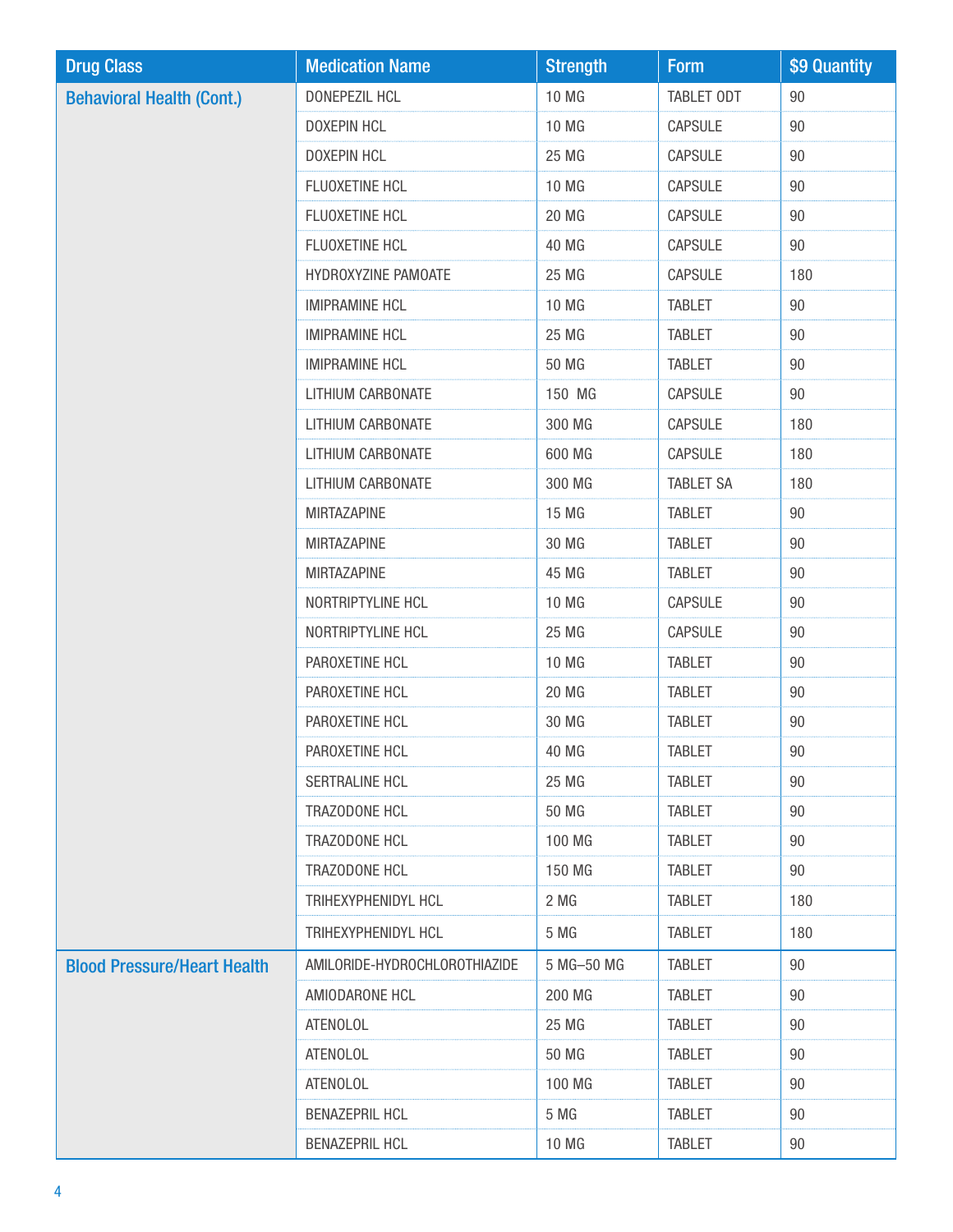| <b>Drug Class</b>                  | <b>Medication Name</b>        | <b>Strength</b> | <b>Form</b>       | \$9 Quantity |
|------------------------------------|-------------------------------|-----------------|-------------------|--------------|
| <b>Blood Pressure/Heart Health</b> | <b>BENAZEPRIL HCL</b>         | 20 MG           | <b>TABLET</b>     | 90           |
| (Cont.)                            | <b>BENAZEPRIL HCL</b>         | 40 MG           | <b>TABLET</b>     | 90           |
|                                    | BISOPROL-HYDROCHLOROTHIAZIDE  | 2.5 MG-6.25 MG  | <b>TABLET</b>     | 90           |
|                                    | BISOPROL-HYDROCHLOROTHIAZIDE  | 5 MG-6.25 MG    | <b>TABLET</b>     | 90           |
|                                    | BISOPROL-HYDROCHLOROTHIAZIDE  | 10 MG-6.25 MG   | <b>TABLET</b>     | 90           |
|                                    | <b>BISOPROLOL FUMARATE</b>    | 5 MG            | <b>TABLET</b>     | 90           |
|                                    | <b>BISOPROLOL FUMARATE</b>    | 10 MG           | <b>TABLET</b>     | 90           |
|                                    | CARVEDILOL                    | 3.125 MG        | <b>TABLET</b>     | 180          |
|                                    | CARVEDILOL                    | 6.25 MG         | <b>TABLET</b>     | 180          |
|                                    | CARVEDILOL                    | 12.5 MG         | <b>TABLET</b>     | 180          |
|                                    | CARVEDILOL                    | 25 MG           | <b>TABLET</b>     | 180          |
|                                    | <b>CLONIDINE HCL</b>          | $0.1$ MG        | <b>TABLET</b>     | 90           |
|                                    | <b>CLONIDINE HCL</b>          | $0.2$ MG        | <b>TABLET</b>     | 90           |
|                                    | <b>DILTIAZEM HCL</b>          | 120 MG          | <b>CAPSULE SR</b> | 90           |
|                                    | <b>DILTIAZEM HCL</b>          | 30 MG           | <b>TABLET</b>     | 180          |
|                                    | <b>DILTIAZEM HCL</b>          | 60 MG           | <b>TABLET</b>     | 180          |
|                                    | DOXAZOSIN MESYLATE            | 1 MG            | <b>TABLET</b>     | 90           |
|                                    | DOXAZOSIN MESYLATE            | 2 MG            | <b>TABLET</b>     | $90\,$       |
|                                    | DOXAZOSIN MESYLATE            | 4 MG            | <b>TABLET</b>     | 90           |
|                                    | DOXAZOSIN MESYLATE            | 8 MG            | <b>TABLET</b>     | 90           |
|                                    | <b>ENALAPRIL MALEATE</b>      | 2.5 MG          | <b>TABLET</b>     | $90\,$       |
|                                    | <b>ENALAPRIL MALEATE</b>      | 5 MG            | <b>TABLET</b>     | 90           |
|                                    | <b>ENALAPRIL MALEATE</b>      | 10 MG           | <b>TABLET</b>     | 90           |
|                                    | <b>ENALAPRIL MALEATE</b>      | 20 MG           | <b>TABLET</b>     | 90           |
|                                    | ENALAPRIL-HYDROCHLOROTHIAZIDE | 5 MG-12.5 MG    | <b>TABLET</b>     | 90           |
|                                    | ENALAPRIL-HYDROCHLOROTHIAZIDE | 10 MG-25 MG     | <b>TABLET</b>     | 90           |
|                                    | <b>FELODIPINE</b>             | 2.5 MG          | <b>TABLET SR</b>  | 90           |
|                                    | <b>FELODIPINE</b>             | 5 MG            | <b>TABLET SR</b>  | 90           |
|                                    | <b>FELODIPINE</b>             | 10 MG           | <b>TABLET SR</b>  | 90           |
|                                    | <b>FUROSEMIDE</b>             | 20 MG           | <b>TABLET</b>     | 90           |
|                                    | <b>FUROSEMIDE</b>             | 40 MG           | <b>TABLET</b>     | 90           |
|                                    | <b>FUROSEMIDE</b>             | 80 MG           | <b>TABLET</b>     | 90           |
|                                    | HYDRALAZINE HCL               | 10 MG           | <b>TABLET</b>     | 270          |
|                                    | HYDRALAZINE HCL               | 25 MG           | <b>TABLET</b>     | 270          |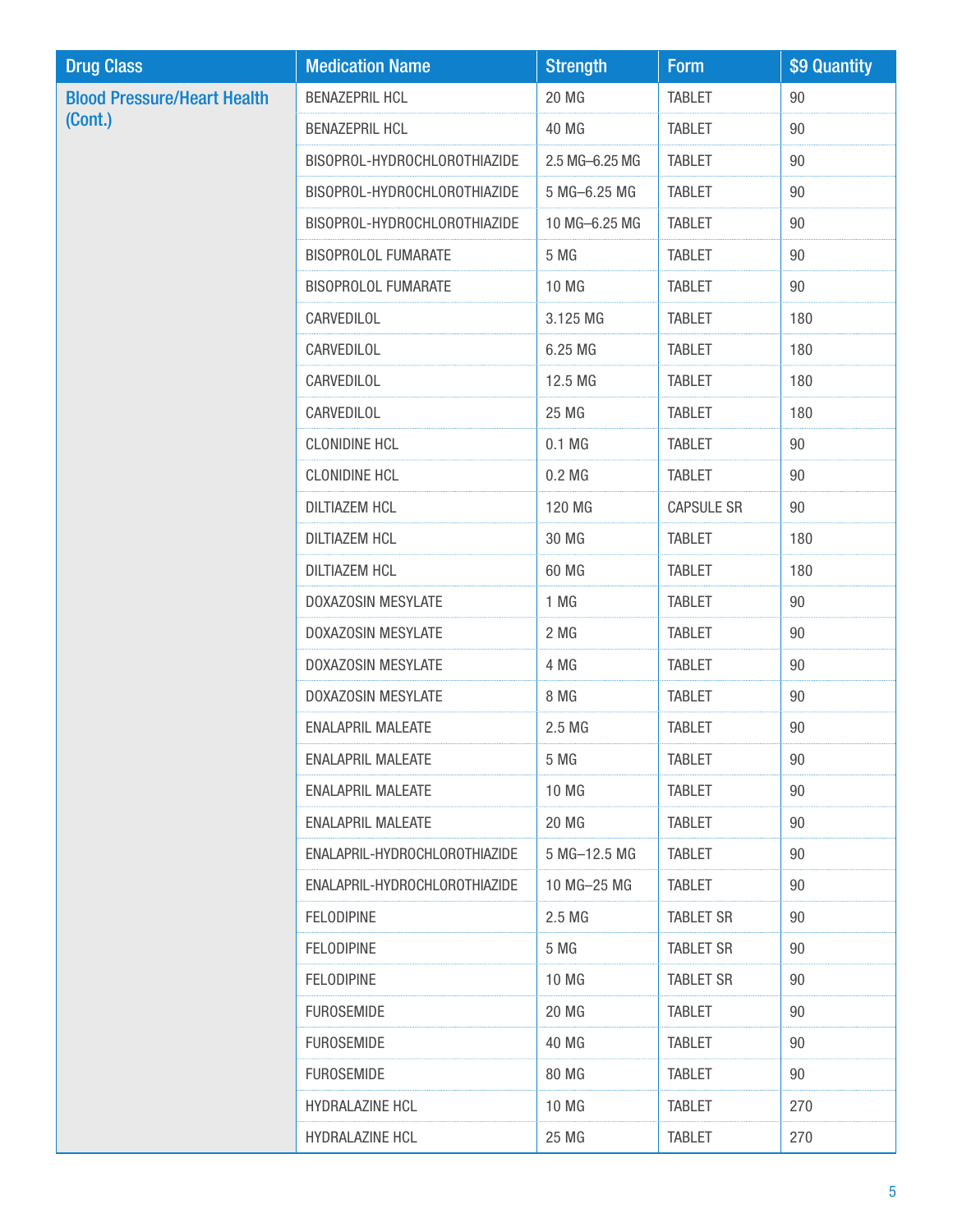| <b>Drug Class</b>                  | <b>Medication Name</b>         | <b>Strength</b> | <b>Form</b>    | \$9 Quantity |
|------------------------------------|--------------------------------|-----------------|----------------|--------------|
| <b>Blood Pressure/Heart Health</b> | HYDRALAZINE HCL                | 50 MG           | <b>TABLET</b>  | 270          |
| (Cont.)                            | HYDRALAZINE HCL                | 100 MG          | <b>TABLET</b>  | 270          |
|                                    | <b>HYDROCHLOROTHIAZIDE</b>     | 12.5 MG         | <b>CAPSULE</b> | 90           |
|                                    | <b>HYDROCHLOROTHIAZIDE</b>     | 25 MG           | <b>TABLET</b>  | 90           |
|                                    | <b>HYDROCHLOROTHIAZIDE</b>     | 50 MG           | <b>TABLET</b>  | 90           |
|                                    | <b>INDAPAMIDE</b>              | 1.25 MG         | <b>TABLET</b>  | 90           |
|                                    | <b>INDAPAMIDE</b>              | 2.5 MG          | <b>TABLET</b>  | 90           |
|                                    | <b>ISOSORBIDE MONONITRATE</b>  | 30 MG           | TABLET SR 24H  | 90           |
|                                    | <b>ISOSORBIDE MONONITRATE</b>  | 60 MG           | TABLET SR 24H  | 90           |
|                                    | LABETALOL HCL                  | 100 MG          | <b>TABLET</b>  | 180          |
|                                    | LABETALOL HCL                  | 200 MG          | <b>TABLET</b>  | 180          |
|                                    | LABETALOL HCL                  | 300 MG          | <b>TABLET</b>  | 180          |
|                                    | <b>LISINOPRIL</b>              | 2.5 MG          | <b>TABLET</b>  | 90           |
|                                    | <b>LISINOPRIL</b>              | 5 MG            | <b>TABLET</b>  | 90           |
|                                    | <b>LISINOPRIL</b>              | 10 MG           | <b>TABLET</b>  | 90           |
|                                    | <b>LISINOPRIL</b>              | 20 MG           | <b>TABLET</b>  | 90           |
|                                    | <b>LISINOPRIL</b>              | 30 MG           | <b>TABLET</b>  | 90           |
|                                    | <b>LISINOPRIL</b>              | 40 MG           | <b>TABLET</b>  | 90           |
|                                    | LISINOPRIL-HYDROCHLOROTHIAZIDE | 10 MG-12.5 MG   | <b>TABLET</b>  | 90           |
|                                    | LISINOPRIL-HYDROCHLOROTHIAZIDE | 20 MG-12.5 MG   | <b>TABLET</b>  | 90           |
|                                    | LISINOPRIL-HYDROCHLOROTHIAZIDE | 20 MG-25 MG     | <b>TABLET</b>  | 90           |
|                                    | <b>METHYLDOPA</b>              | 250 MG          | <b>TABLET</b>  | 180          |
|                                    | METOPROLOL TARTRATE            | 50 MG           | <b>TABLET</b>  | 180          |
|                                    | METOPROLOL TARTRATE            | 100 MG          | <b>TABLET</b>  | 180          |
|                                    | <b>MINOXIDIL</b>               | 2.5 MG          | <b>TABLET</b>  | 180          |
|                                    | MINOXIDIL                      | 10 MG           | <b>TABLET</b>  | 90           |
|                                    | PRAZOSIN HCL                   | 1 MG            | <b>CAPSULE</b> | 90           |
|                                    | PROPRANOLOL HCL                | 10 MG           | <b>TABLET</b>  | 180          |
|                                    | PROPRANOLOL HCL                | 20 MG           | TABLET         | 180          |
|                                    | PROPRANOLOL HCL                | 40 MG           | <b>TABLET</b>  | 180          |
|                                    | PROPRANOLOL HCL                | 60 MG           | <b>TABLET</b>  | 180          |
|                                    | PROPRANOLOL HCL                | 80 MG           | <b>TABLET</b>  | 180          |
|                                    | <b>QUINAPRIL HCL</b>           | 5 MG            | <b>TABLET</b>  | 90           |
|                                    | <b>QUINAPRIL HCL</b>           | 10 MG           | <b>TABLET</b>  | 90           |
|                                    | <b>QUINAPRIL HCL</b>           | 20 MG           | <b>TABLET</b>  | 90           |
|                                    | QUINAPRIL HCL                  | 40 MG           | <b>TABLET</b>  | 90           |
|                                    | QUINAPRIL-HYDROCHLOROTHIAZIDE  | 10 MG-12.5 MG   | <b>TABLET</b>  | 90           |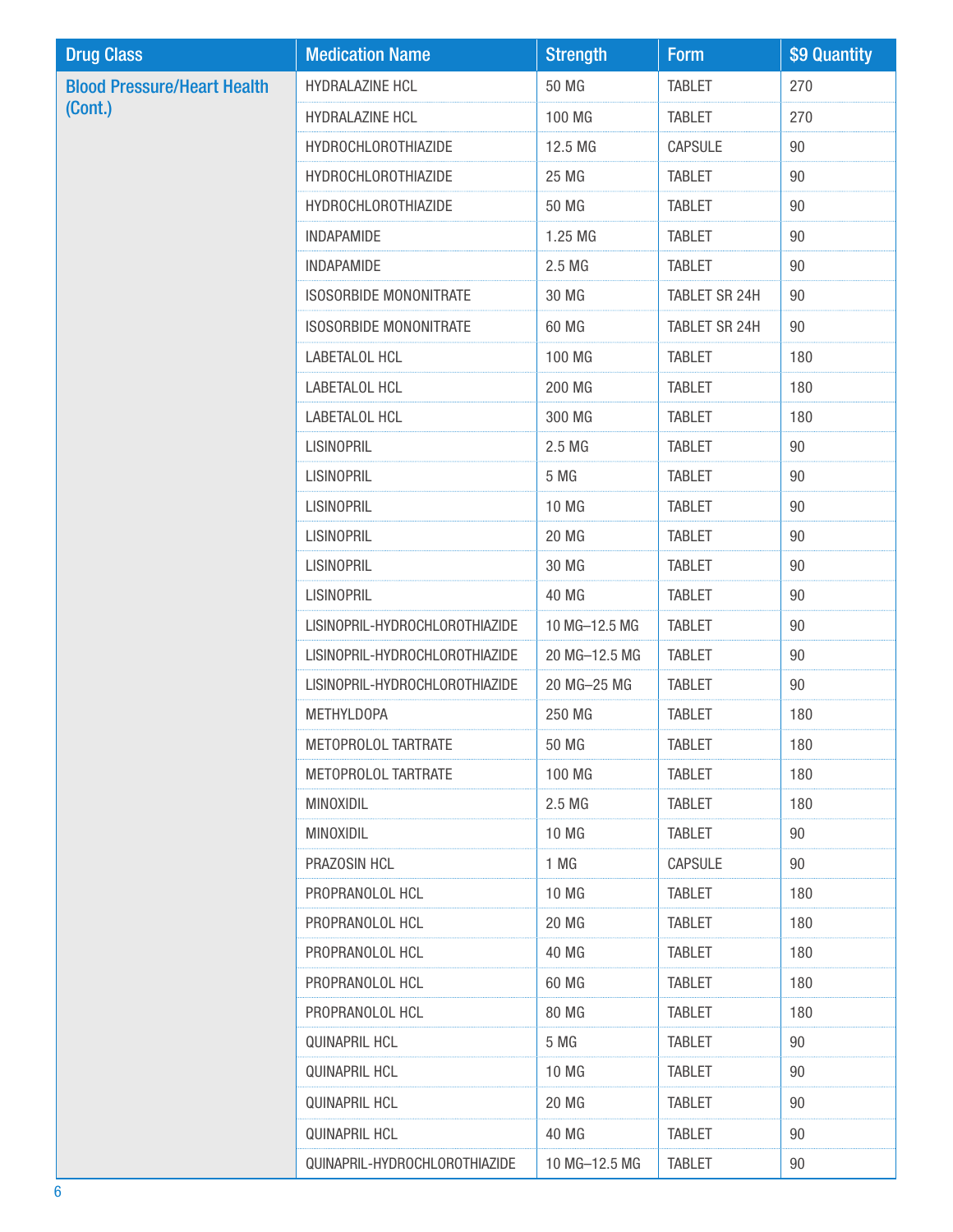| <b>Drug Class</b>                  | <b>Medication Name</b>                     | <b>Strength</b> | <b>Form</b>      | \$9 Quantity |
|------------------------------------|--------------------------------------------|-----------------|------------------|--------------|
| <b>Blood Pressure/Heart Health</b> | QUINAPRIL-HYDROCHLOROTHIAZIDE              | 20 MG-12.5 MG   | <b>TABLET</b>    | 90           |
| (Cont.)                            | QUINAPRIL-HYDROCHLOROTHIAZIDE              | 20 MG-25 MG     | <b>TABLET</b>    | 90           |
|                                    | <b>RAMIPRIL</b>                            | 1.25 MG         | CAPSULE          | 90           |
|                                    | <b>RAMIPRIL</b>                            | 2.5 MG          | CAPSULE          | 90           |
|                                    | <b>RAMIPRIL</b>                            | 5 MG            | CAPSULE          | 90           |
|                                    | <b>RAMIPRIL</b>                            | 10 MG           | CAPSULE          | 90           |
|                                    | SOTALOL HCL                                | 80 MG           | <b>TABLET</b>    | 180          |
|                                    | SOTALOL HCL                                | 240 MG          | <b>TABLET</b>    | 180          |
|                                    | SPIRONOLACTONE                             | 25 MG           | <b>TABLET</b>    | 90           |
|                                    | <b>TERAZOSIN HCL</b>                       | 1 MG            | CAPSULE          | 90           |
|                                    | <b>TERAZOSIN HCL</b>                       | 2 MG            | CAPSULE          | 90           |
|                                    | <b>TERAZOSIN HCL</b>                       | 5 MG            | <b>CAPSULE</b>   | 90           |
|                                    | <b>TERAZOSIN HCL</b>                       | 10 MG           | CAPSULE          | 90           |
|                                    | <b>TORSEMIDE</b>                           | 5 MG            | <b>TABLET</b>    | 90           |
|                                    | TORSEMIDE                                  | 10 MG           | <b>TABLET</b>    | 90           |
|                                    | TORSEMIDE                                  | 20 MG           | <b>TABLET</b>    | 90           |
|                                    | TORSEMIDE                                  | 100 MG          | <b>TABLET</b>    | 90           |
|                                    | TRANDOLAPRIL                               | 1 MG            | <b>TABLET</b>    | 90           |
|                                    | TRANDOLAPRIL                               | 2 MG            | <b>TABLET</b>    | 90           |
|                                    | TRANDOLAPRIL                               | 4 MG            | <b>TABLET</b>    | 90           |
|                                    | TRIAMTERENE-<br><b>HYDROCHLOROTHIAZIDE</b> | 37.5 MG-25 MG   | CAPSULE          | 90           |
|                                    | TRIAMTERENE-<br><b>HYDROCHLOROTHIAZIDE</b> | 37.5 MG-25 MG   | <b>TABLET</b>    | 90           |
|                                    | TRIAMTERENE-<br>HYDROCHLOROTHIAZIDE        | 75 MG-50 MG     | <b>TABLET</b>    | 90           |
|                                    | <b>VERAPAMIL HCL</b>                       | 80 MG           | <b>TABLET</b>    | 270          |
|                                    | <b>VERAPAMIL HCL</b>                       | 120 MG          | <b>TABLET</b>    | 90           |
|                                    | <b>VERAPAMIL HCL</b>                       | 120 MG          | <b>TABLET SA</b> | 90           |
|                                    | <b>VERAPAMIL HCL</b>                       | 180 MG          | <b>TABLET SA</b> | 90           |
|                                    | <b>VERAPAMIL HCL</b>                       | 240 MG          | <b>TABLET SA</b> | 90           |
|                                    | <b>WARFARIN SODIUM</b>                     | 1 MG            | <b>TABLET</b>    | 90           |
|                                    | WARFARIN SODIUM                            | 2 MG            | <b>TABLET</b>    | 90           |
|                                    | WARFARIN SODIUM                            | 2.5 MG          | <b>TABLET</b>    | 90           |
|                                    | WARFARIN SODIUM                            | 3 MG            | <b>TABLET</b>    | 90           |
|                                    | WARFARIN SODIUM                            | 4 MG            | <b>TABLET</b>    | 90           |
|                                    | WARFARIN SODIUM                            | 5 MG            | <b>TABLET</b>    | 90           |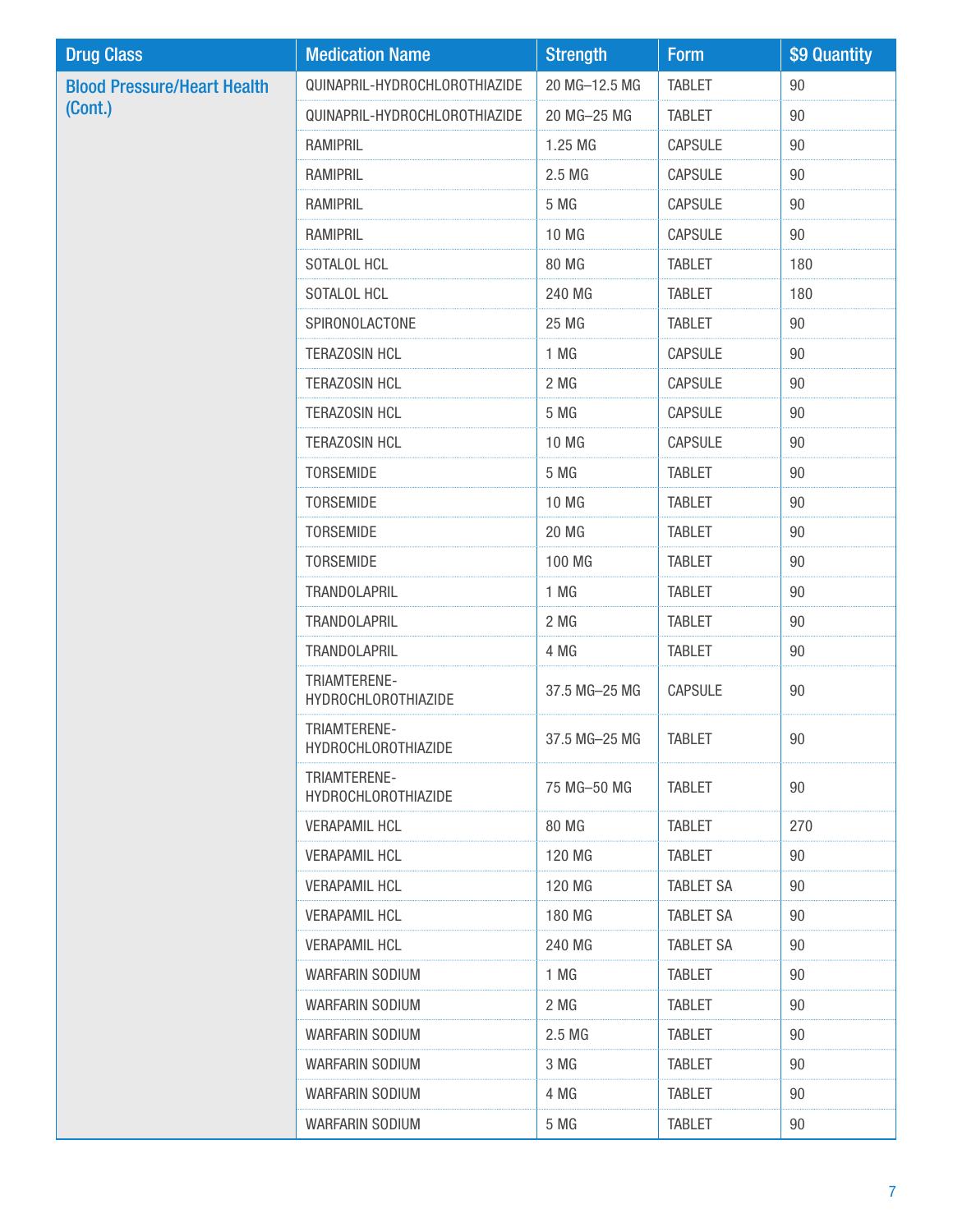| <b>Drug Class</b>                  | <b>Medication Name</b>                        | <b>Strength</b>        | <b>Form</b>               | \$9 Quantity |
|------------------------------------|-----------------------------------------------|------------------------|---------------------------|--------------|
| <b>Blood Pressure/Heart Health</b> | WARFARIN SODIUM                               | 6 MG                   | <b>TABLET</b>             | 90           |
| (Cont.)                            | WARFARIN SODIUM                               | 7.5 MG                 | <b>TABLET</b>             | 90           |
|                                    | WARFARIN SODIUM                               | 10 MG                  | <b>TABLET</b>             | 90           |
| <b>Cold and Allergy Therapy</b>    | <b>BENZONATATE</b>                            | 100 MG                 | CAPSULE                   | 270          |
|                                    | <b>CYPROHEPTADINE HCL</b>                     | 4 MG                   | <b>TABLET</b>             | 90           |
|                                    | DEXTROMETHORPHAN HBR/<br>PROMETHAZINE HCL     | 15 MG-<br>6.25 MG/5 ML | <b>SYRUP</b>              | 360          |
|                                    | PROMETHAZINE HCL                              | 6.25 MG/5 ML           | <b>SYRUP</b>              | 360          |
|                                    | PROMETHAZINE HCL                              | 12.5 MG                | <b>TABLET</b>             | 90           |
|                                    | PROMETHAZINE HCL                              | 25 MG                  | <b>TABLET</b>             | 90           |
|                                    | PROMETHAZINE HCL                              | <b>50 MG</b>           | <b>TABLET</b>             | 270          |
| <b>Diabetes</b>                    | <b>GLIMEPIRIDE</b>                            | 1 MG                   | <b>TABLET</b>             | 90           |
|                                    | <b>GLIMEPIRIDE</b>                            | 2 MG                   | <b>TABLET</b>             | 90           |
|                                    | <b>GLIMEPIRIDE</b>                            | 4 MG                   | <b>TABLET</b>             | 180          |
|                                    | <b>GLIPIZIDE</b>                              | 5 MG                   | <b>TABLET</b>             | 180          |
|                                    | <b>GLIPIZIDE</b>                              | <b>10 MG</b>           | <b>TABLET</b>             | 180          |
|                                    | <b>GLIPIZIDE</b>                              | 5 MG                   | <b>TABLET OSM</b><br>24HR | 90           |
|                                    | <b>GLYBURIDE</b>                              | 1.25 MG                | <b>TABLET</b>             | 90           |
|                                    | <b>GLYBURIDE</b>                              | 2.5 MG                 | <b>TABLET</b>             | 90           |
|                                    | <b>GLYBURIDE</b>                              | 5 MG                   | <b>TABLET</b>             | 180          |
|                                    | GLYBURIDE/METFORMIN HCL                       | 5 MG-500 MG            | <b>TABLET</b>             | 360          |
|                                    | <b>METFORMIN HCL</b>                          | 500 MG                 | <b>TABLET</b>             | 180          |
|                                    | <b>METFORMIN HCL</b>                          | 850 MG                 | <b>TABLET</b>             | 180          |
|                                    | METFORMIN HCL                                 | 1000 MG                | <b>TABLET</b>             | 180          |
|                                    | <b>METFORMIN HCL</b>                          | 500 MG                 | TABLET SR 24H             | 180          |
|                                    | METOPROLOL TARTRATE                           | 25 MG                  | <b>TABLET</b>             | 180          |
| <b>Eye Health</b>                  | BACITRACIN-POLYMYXIN B SULFATE                | 500-10KU/G             | <b>OINTMENT</b>           | 10.5         |
|                                    | ERYTHROMYCIN BASE                             | 5 MG/G                 | <b>OINTMENT</b>           | 10.5         |
|                                    | <b>GENTAMICIN SULFATE</b>                     | 0.3%                   | <b>DROPS</b>              | 15           |
|                                    | NEOMYCIN POLYMYXIN B SULFATE<br>DEXAMETHASONE | $3.5 - 10 K - 0.1$     | <b>OINTMENT</b>           | 10.5         |
|                                    | POLYMYXIN B SULFATE/TMP                       | 10 K U-0.1%            | <b>DROPS</b>              | 30           |
| <b>GI Drugs</b>                    | HYOSCYAMINE SULFATE                           | $0.125$ MG             | <b>TABLET</b>             | 270          |
|                                    | METOCLOPRAMIDE HCL                            | 5 MG                   | <b>TABLET</b>             | 360          |
|                                    | METOCLOPRAMIDE HCL                            | 10 MG                  | <b>TABLET</b>             | 360          |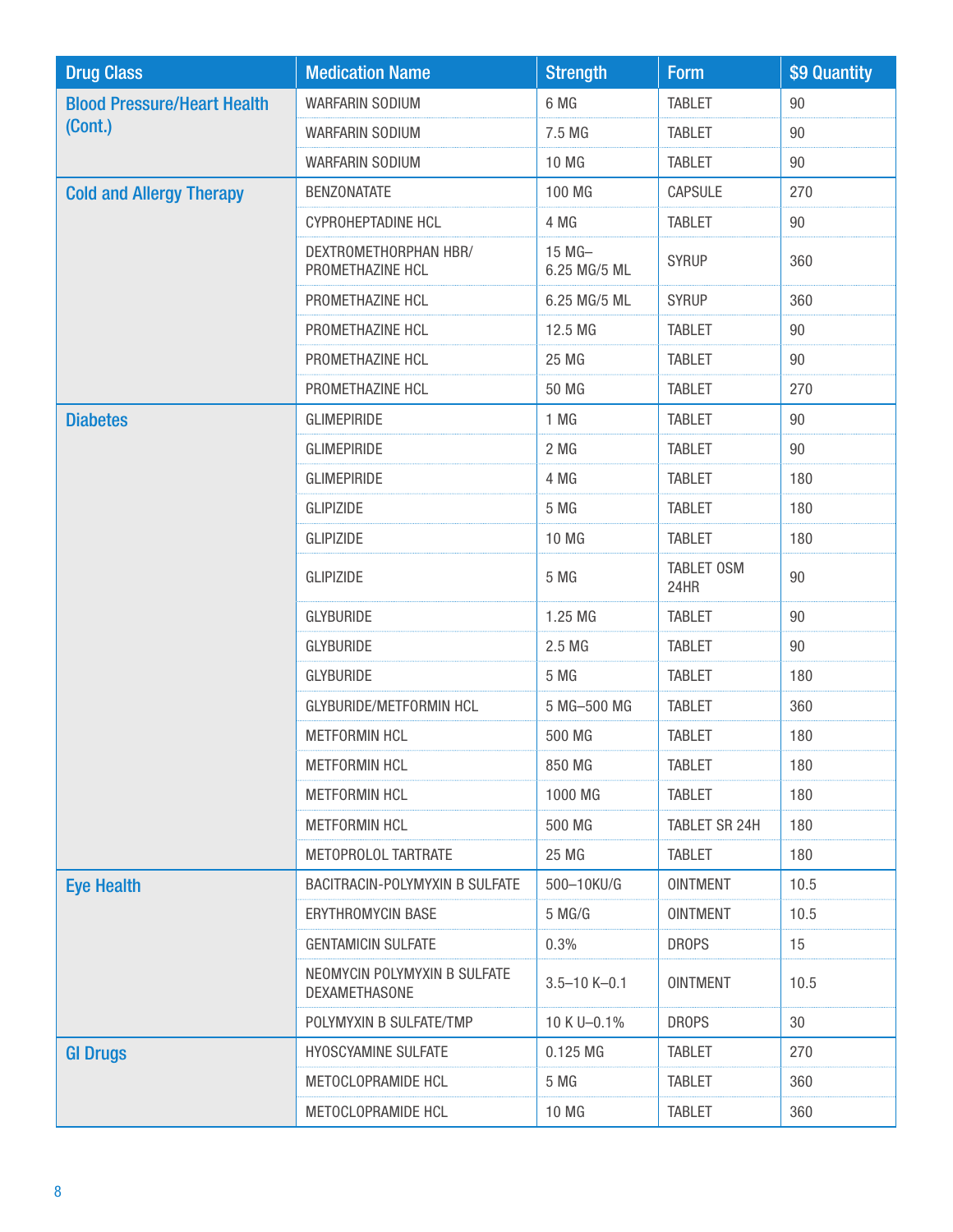| <b>Drug Class</b>                | <b>Medication Name</b>      | <b>Strength</b>  | <b>Form</b>      | \$9 Quantity |
|----------------------------------|-----------------------------|------------------|------------------|--------------|
| <b>Heartburn/Ulcer</b>           | <b>FAMOTIDINE</b>           | 40 MG            | <b>TABLET</b>    | 90           |
|                                  | <b>RANITIDINE HCL</b>       | 300 MG           | <b>TABLET</b>    | 90           |
| <b>High Cholesterol</b>          | LOVASTATIN                  | 10 MG            | <b>TABLET</b>    | 90           |
|                                  | LOVASTATIN                  | <b>20 MG</b>     | <b>TABLET</b>    | 90           |
|                                  | LOVASTATIN                  | 40 MG            | <b>TABLET</b>    | 90           |
|                                  | PRAVASTATIN SODIUM          | 10 MG            | <b>TABLET</b>    | 90           |
|                                  | PRAVASTATIN SODIUM          | <b>20 MG</b>     | <b>TABLET</b>    | 90           |
|                                  | PRAVASTATIN SODIUM          | 40 MG            | <b>TABLET</b>    | 90           |
| <b>Muscle Relaxants</b>          | <b>BACLOFEN</b>             | <b>10 MG</b>     | <b>TABLET</b>    | 270          |
|                                  | <b>CYCLOBENZAPRINE HCL</b>  | 5 MG             | <b>TABLET</b>    | 90           |
|                                  | CYCLOBENZAPRINE HCL         | 10 MG            | <b>TABLET</b>    | 90           |
|                                  | ORPHENADRINE CITRATE        | 100 MG           | <b>TABLET SA</b> | 180          |
|                                  | <b>TIZANIDINE HCL</b>       | 2 MG             | <b>TABLET</b>    | 270          |
|                                  | <b>TIZANIDINE HCL</b>       | 4 MG             | <b>TABLET</b>    | 270          |
| <b>Parkinson's Disease</b>       | <b>BENZTROPINE MESYLATE</b> | 1 MG             | <b>TABLET</b>    | 180          |
| <b>Skin Conditions</b>           | <b>HYDROCORTISONE</b>       | 2.5%             | CREAM            | 90           |
|                                  | TRIAMCINOLONE ACETONIDE     | 0.5%             | CREAM            | 180          |
| <b>Thyroid Therapy</b>           | LEVOTHYROXINE SODIUM        | 25 MCG           | <b>TABLET</b>    | 90           |
|                                  | LEVOTHYROXINE SODIUM        | <b>50 MCG</b>    | <b>TABLET</b>    | 90           |
|                                  | LEVOTHYROXINE SODIUM        | <b>75 MCG</b>    | <b>TABLET</b>    | 90           |
|                                  | LEVOTHYROXINE SODIUM        | 88 MCG           | <b>TABLET</b>    | 90           |
|                                  | LEVOTHYROXINE SODIUM        | <b>100 MCG</b>   | <b>TABLET</b>    | 90           |
|                                  | LEVOTHYROXINE SODIUM        | 112 MCG          | <b>TABLET</b>    | 90           |
|                                  | LEVOTHYROXINE SODIUM        | <b>125 MCG</b>   | <b>TABLET</b>    | 90           |
|                                  | LEVOTHYROXINE SODIUM        | 137 MCG          | <b>TABLET</b>    | 90           |
|                                  | LEVOTHYROXINE SODIUM        | <b>150 MCG</b>   | <b>TABLET</b>    | 90           |
|                                  | LEVOTHYROXINE SODIUM        | 175 MCG          | <b>TABLET</b>    | 90           |
|                                  | LEVOTHYROXINE SODIUM        | <b>200 MCG</b>   | <b>TABLET</b>    | 90           |
|                                  | <b>METHIMAZOLE</b>          | 5 MG             | <b>TABLET</b>    | 90           |
|                                  | <b>METHIMAZOLE</b>          | 10 MG            | <b>TABLET</b>    | 90           |
| <b>Vitamins and Electrolytes</b> | <b>FOLIC ACID</b>           | 1 MG             | <b>TABLET</b>    | 90           |
|                                  | POTASSIUM CHLORIDE          | <b>10 MEQ</b>    | TABLET SR        | 90           |
| <b>Women's Health</b>            | <b>ESTRADIOL</b>            | 0.5 <sub>M</sub> | <b>TABLET</b>    | 90           |
|                                  | <b>ESTRADIOL</b>            | 1 MG             | <b>TABLET</b>    | 90           |
|                                  | <b>ESTRADIOL</b>            | 2 MG             | <b>TABLET</b>    | 90           |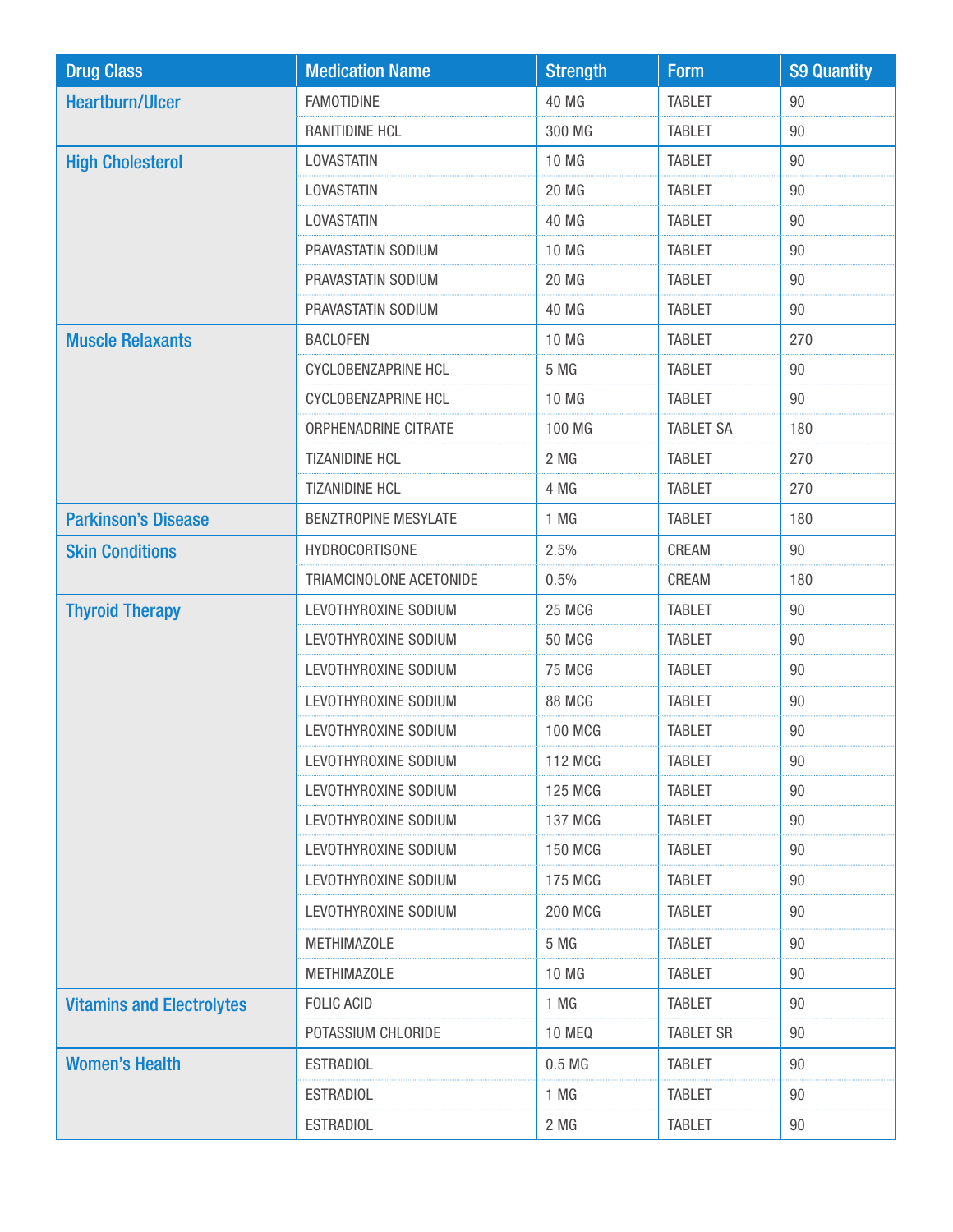| <b>Drug Class</b>             | <b>Medication Name</b>                     | <b>Strength</b>       | <b>Form</b>   | \$9 Quantity |
|-------------------------------|--------------------------------------------|-----------------------|---------------|--------------|
| <b>Women's Health (Cont.)</b> | LEVONORGESTREL-ETHINYL<br><b>ESTRADIOL</b> | $0.15$ MG-<br>0.03 MG | <b>TABLET</b> | 84           |
|                               | MEDROXYPROGESTERONE ACETATE                | 2.5 MG                | <b>TABLET</b> | 90           |
|                               | MEDROXYPROGESTERONE ACETATE                | 5 MG                  | <b>TABLET</b> | 90           |
|                               | MEDROXYPROGESTERONE ACETATE                | 10 MG                 | <b>TABLET</b> | 90           |
|                               | NORGESTIMATE-ETHINYL ESTRADIOL             | 7 DAYS X 3 28         | <b>TABLET</b> | 84           |
| <b>Other Medications</b>      | ALENDRONATE SODIUM                         | 5 MG                  | <b>TABLET</b> | 90           |
|                               | ALENDRONATE SODIUM                         | 10 MG                 | <b>TABLET</b> | 90           |
|                               | ALENDRONATE SODIUM                         | 35 MG                 | <b>TABLET</b> | 12           |
|                               | ALENDRONATE SODIUM                         | 70 MG                 | <b>TABLET</b> | 12           |
|                               | ALLOPURINOL                                | 100 MG                | <b>TABLET</b> | 90           |
|                               | ALLOPURINOL                                | 300 MG                | <b>TABLET</b> | 90           |
|                               | CHLORHEXIDINE GLUCONATE                    | 0.12%                 | MOUTHWASH     | 1,419        |
|                               | DEXAMETHASONE                              | 0.5 <sub>M</sub>      | <b>TABLET</b> | 90           |
|                               | DEXAMETHASONE                              | 0.75 MG               | <b>TABLET</b> | 90           |
|                               | FLUDROCORTISONE ACETATE                    | $0.1$ MG              | <b>TABLET</b> | 90           |
|                               | <b>ISONIAZID</b>                           | 300 MG                | <b>TABLET</b> | 90           |
|                               | LIDOCAINE HCL                              | 20 MG/ML              | SOLUTION      | 300          |
|                               | MEGESTROL ACETATE                          | <b>20 MG</b>          | <b>TABLET</b> | 90           |
|                               | METHYLPREDNISOLONE                         | 4 MG                  | TABLET DS PK  | 63           |
|                               | <b>OXYBUTYNIN CHLORIDE</b>                 | 5 MG                  | <b>TABLET</b> | 180          |
|                               | PREDNISONE                                 | 1 MG                  | <b>TABLET</b> | 360          |
|                               | PREDNISONE                                 | 2.5 MG                | <b>TABLET</b> | 90           |
|                               | PREDNISONE                                 | 5 MG                  | <b>TABLET</b> | 90           |
|                               | PREDNISONE                                 | 10 MG                 | <b>TABLET</b> | 90           |
|                               | PREDNISONE                                 | <b>20 MG</b>          | <b>TABLET</b> | 90           |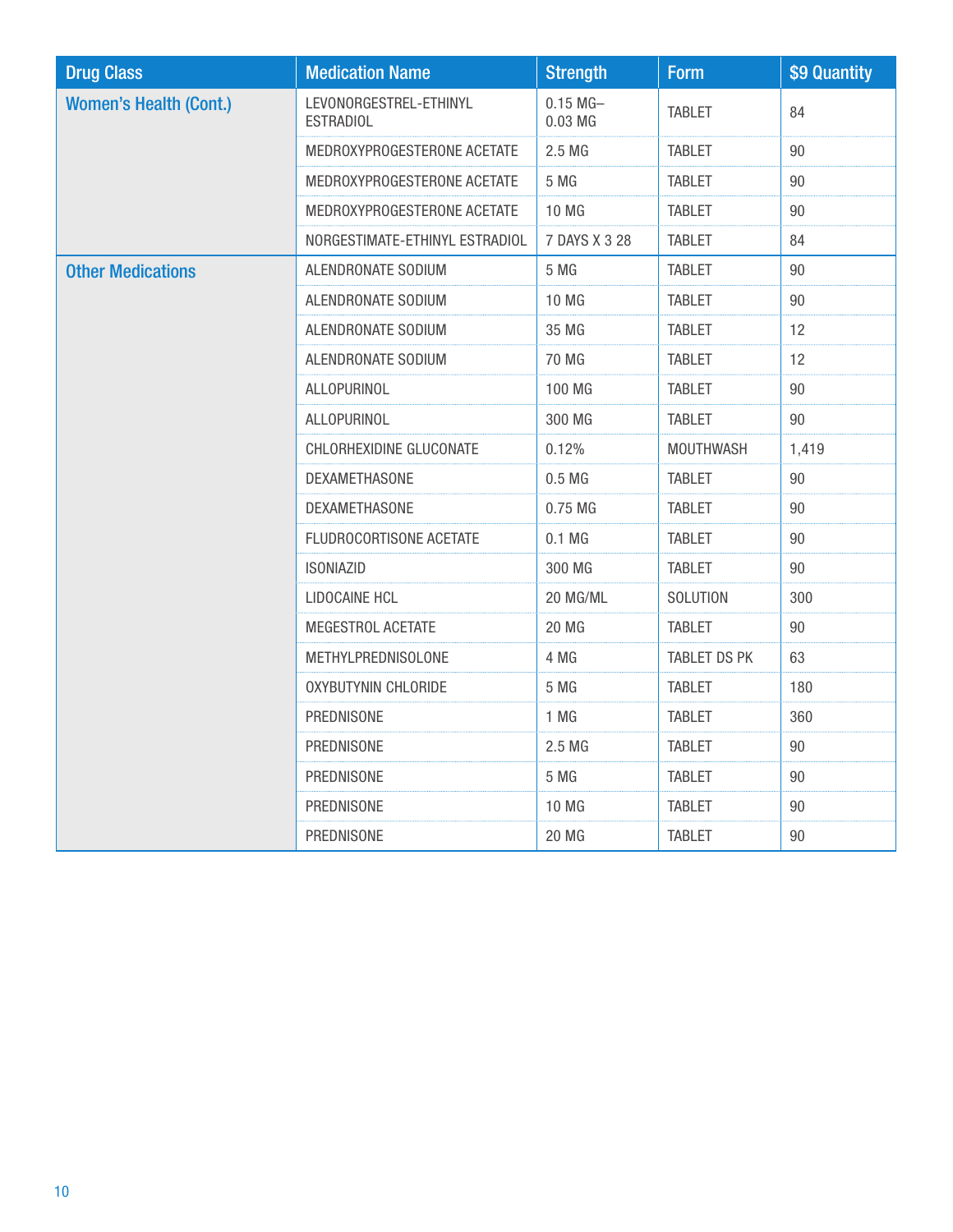

Proficiency of Language Assistance Services Proficiency of Language Assistance Services

Spanish/Español: ATENCIÓN: Si habla español, tiene a su disposición servicios gratuitos de asistencia con el idioma. Llame al número de Servicio al Cliente que figura en su tarjeta de identificación (TTY: 711).

Portuguese/Português: ATENÇÃO: Se fala português, são-lhe disponibilizados gratuitamente serviços de assistência de idiomas. Telefone para os Serviços aos Membros, através do número no seu cartão ID (TTY: 711).

Chinese/简体中文: 注意: 如果您讲中文, 我们可向您免费提供语言协助服务。请拨打您 ID 卡上的号码联系会员服务部 (TTY 号码:711)。

Haitian Creole/Kreyòl Ayisyen: ATANSYON: Si ou pale kreyòl ayisyen, sèvis asistans nan lang disponib pou ou gratis. Rele nimewo Sèvis Manm nan ki sou kat Idantitifkasyon w lan (Sèvis pou Malantandan TTY: 711).

Vietnamese/**Tiếng Việt:** LƯU Ý: Nếu quý vị nói Tiếng Việt, các dịch vụ hỗ trợ ngôn ngữ được cung cấp cho quý vị miễn phí. Gọi cho Dịch vụ Hội viên theo số trên thẻ ID của quý vị (TTY: **711**).

Russian/**Русский**: ВНИМАНИЕ: если Вы говорите по-русски, Вы можете воспользоваться бесплатными услугами переводчика. Позвоните в отдел обслуживания клиентов по номеру, указанному в Вашей идентификационной карте (телетайп: **711**).

#### :**ةيرب**/Arabic

انتباه: إذا كنت تتحدث اللغة العربية، فتتوفر خدمات المساعدة اللغوية مجانًا بالنسبة لك. اتصل بخدمات الأعضاء على الهوجود على بطاقة هُويتك (جهاز الهاتف النصي للصم والبكم "TTY": **111)**.

#### **M្ហon-Khmer, Cambodian/ខ្មែរ:** ការជូនដំណើ្មង៖ ប្រសិនបើអ្នកនិយាយភាសា ខ្នែរូ សេវាជំនួយភាសាឥតគិតថ្លៃ គឺអាចរកបានសម្រាប់អ្នក។ ស្វិមទូរស័ព្ទទៅផ្នែកសេវាសមាជិកតាមលេខនៅលើប័ណ្ណ សម្ព័ ល់ខ្លួនរបស់អ្នក (TTY: **711**)។

French/Français: ATTENTION : si vous parlez français, des services d'assistance linguistique sont disponibles gratuitement. Appelez le Service adhérents au numéro indiqué sur votre carte d'assuré (TTY: 711).

Italian/Italiano: ATTENZIONE: se parlate italiano, sono disponibili per voi servizi gratuiti di assistenza linguistica. Chiamate il Servizio per i membri al numero riportato sulla vostra scheda identificativa (TTY: 711).

Korean/**한국어**: 주의: 한국어를 사용하시는 경우, 언어 지원 서비스를 무료로 이용하실 수 있습니다. 귀하의 ID 카드에 있는 전화번호(TTY: 711)를 사용하여 회원 서비스에 전화하십시오.

Greek/**λληνικά**: ΠΡΟΣΟΧΗ: Εάν μιλάτε Ελληνικά, διατίθενται για σας υπηρεσίες γλωσσικής βοήθειας, δωρεάν. Καλέστε την Υπηρεσία Εξυπηρέτησης Μελών στον αριθμό της κάρτας μέλους σας (ID card) (TTY: 711).

Polish/Polski: UWAGA: Osoby posługujące się językiem polskim mogą bezpłatnie skorzystać z pomocy językowej. Należy zadzwonić do Działu obsługi ubezpieczonych pod numer podany na identyfikatorze (TTY: **711**).

Hindi/हिंदी: ध्यान दें: यदि आप हिन्दी बोलते हैं, तो भाषा सहायता सेवाएँ, आप के लिए नि:शुल्क उपलब्ध हैं। सदस्य सेवाओं को आपके आई.डी. कार्ड पर दिए गए नंबर पर कॉल करें दी.टी.वाई.: 711).

Gujarati/ગુજરાતી: ધ્યાન આપો: જો તમે ગુજરાતી બોલતા હો, તો તમને ભાષાકીય સહાયતા સેવાઓ વિના મૂલ્યે ઉપલબ્ધ છે. તમારા આઈડી કાર્ડ પર આપેલા નંબર પર Member Service ને કૉલ કરો (TTY: 711).

**Tagalog/Tagalog:** PAUNAWA: Kung nagsasalita ka ng wikang Tagalog, mayroon kang magagamit na mga libreng serbisyo para sa tulong sa wika. Tawagan ang Mga Serbisyo sa Miyembro sa numerong nasa iyong ID card (TTY: 711).

Japanese/**日本語**: お知らせ:日本語をお話しになる方は無料の言語アシスタンスサービスをご利用いただけます。IDカードに記 載の電話番号を使用してメンバーサービスまでお電話ください(TTY: 711)。

German/Deutsch: ACHTUNG: Wenn Sie Deutsche sprechen, steht Ihnen kostenlos fremdsprachliche Unterstützung zur Verfügung. Rufen Sie den Mitgliederdienst unter der Nummer auf Ihrer ID-Karte an (TTY: 711).

#### :پارسیان/Persian

توج: اگر زبان شما فارسی است، خدمات کمک زبانی ب صورت رایگان در اختیار شما قرار می گیرد. با شمار تلفن میز وی کارت شناسایی خود با بخش «خدمات اعضا» تماس بگیرید (7**11** :TTY).

**Lao/ພາສາລາວ:** ຂໍ້ຄວນໃສ່ໃຈ: ຖ້າເຈົາເວົາພາສາລາວໄດ້, ມີການບໍລິການຊ່ວຍເຫຼືອດ້ານພາສາໃຫ້ທ່ານໂດຍບໍ່ເສຍຄ່າ. ໂທຫາ ຝ່າຍບໍລິການສະມາຊິກທີ່ໝາຍເລກໂທລະສັບຢູ່ໃນບັດຂອງທ່ານ (TTY: **711**).

Navajo/Diné Bizaad: BAA ÁKOHWIINDZIN DOOÍGÍ: Diné k'ehjí yáníłt'i'go saad bee yát'i' éí t'áájíík'e bee níká'a'doowołgo éí ná'ahoot'i'. Díí bee anítahígí ninaaltsoos bine'déé' nóomba biká' ígíiji' béésh bee hodíílnih ( $\Box$ Y: **711**).